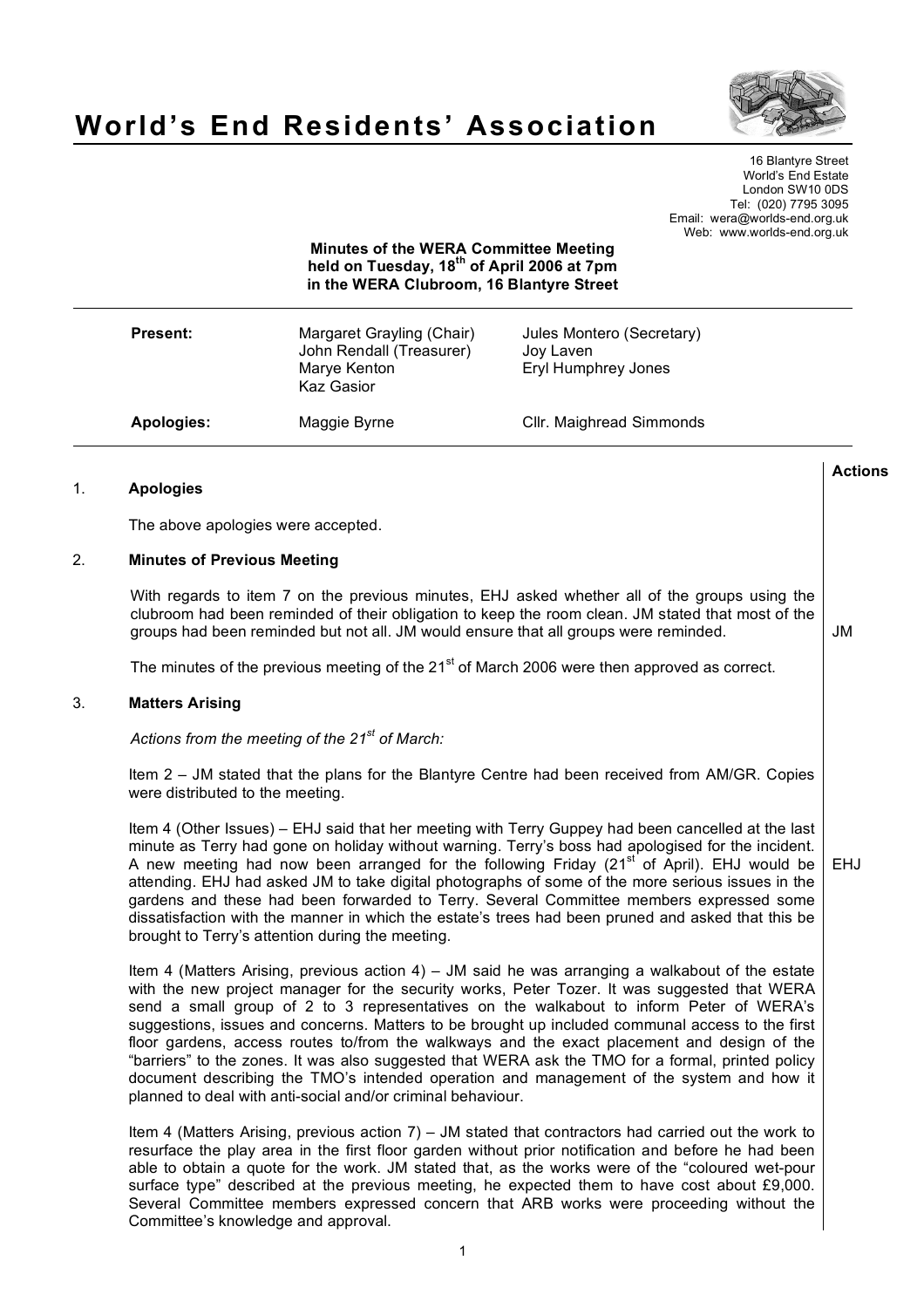JM proposed purchasing a new PC from the Dell Outlet for approximately £180 to replace the existing PC in the WERA office. This was agreed.

*Update: a Dell Dimension 3100 desktop PC has been purchased from the Dell Outlet Store for £182.11 inc. VAT and delivery. Delivery is expected during the week commencing the 1st of May.*

JM

## the installation of seating in or near all the estate's play areas. 6. **WERA Newsletter**

5. **ARB Works**

5.1 *Play Area Resurfacing*

JM said that he had now received most of the articles for the newsletter. He was currently waiting to receive contributions from GR and the Chelsea Asian Womens Group. JM hoped to have the newsletter ready for printing by the end of the month and would make the necessary arrangements with Tenant Participation.  $\Box$ 

EHJ suggested the ARB consider installing some seating in the play area located beneath Blantyre Tower. It was noted that seating for the play areas had been proposed at the ARB previously but that the proposals had been dropped after the TMO had suggested that they were not required and would simply encourage loitering. After some discussion it was agreed the ARB should investigate

## 7. **Purchases**

7.1 *Filing Cabinets*

JM said that TMO Tenant Participation had agreed to supply a pair of filing cabinets and that these were expected to be delivered shortly.

*Update: two filing cabinets were delivered to the WERA Clubroom on Friday, 21st of April.*

## 7.2 *New Printer/Copier*

JM proposed the purchase of a higher-spec photocopier/printer/scanner than previously agreed (with a duplex unit for double-sided copying and printing) for approximately £450. This purchase was agreed. JM

*Update: a Brother DCP-8045D photocopier/printer/scanner with duplex unit has been purchased from Amazon.co.uk for £428.78 inc. VAT and delivery (MSRP £621.58 inc. VAT). It was delivered on Wednesday, 26th of April.*

7.3 *New PC*

See above. 5.2 *Seating in Play Areas*

## EHJ read out an email that had been sent to WERA from Sean Griffin, a researcher for the "State of London Debate", inviting the association to a televised debate, which was to be held on the evening of the 10<sup>th</sup> of May at "The London Studios" near Waterloo. Several committee members expressed an interest in attending. EHJ said she would obtain tickets. It was suggested that the debate should be mentioned in the WERA newsletter if it was ready/distributed in time.

Item 4 (Residency Art Project) – JM said that he had not yet invited the project's organiser to a

Item 4 (Matters Arising, Newsletter) – see below.

## **Estate Manager's Update**

This matter was deferred in GR's absence.

WERA meeting but planned to do so.

## 4. **State of London Debate**

EHJ

JM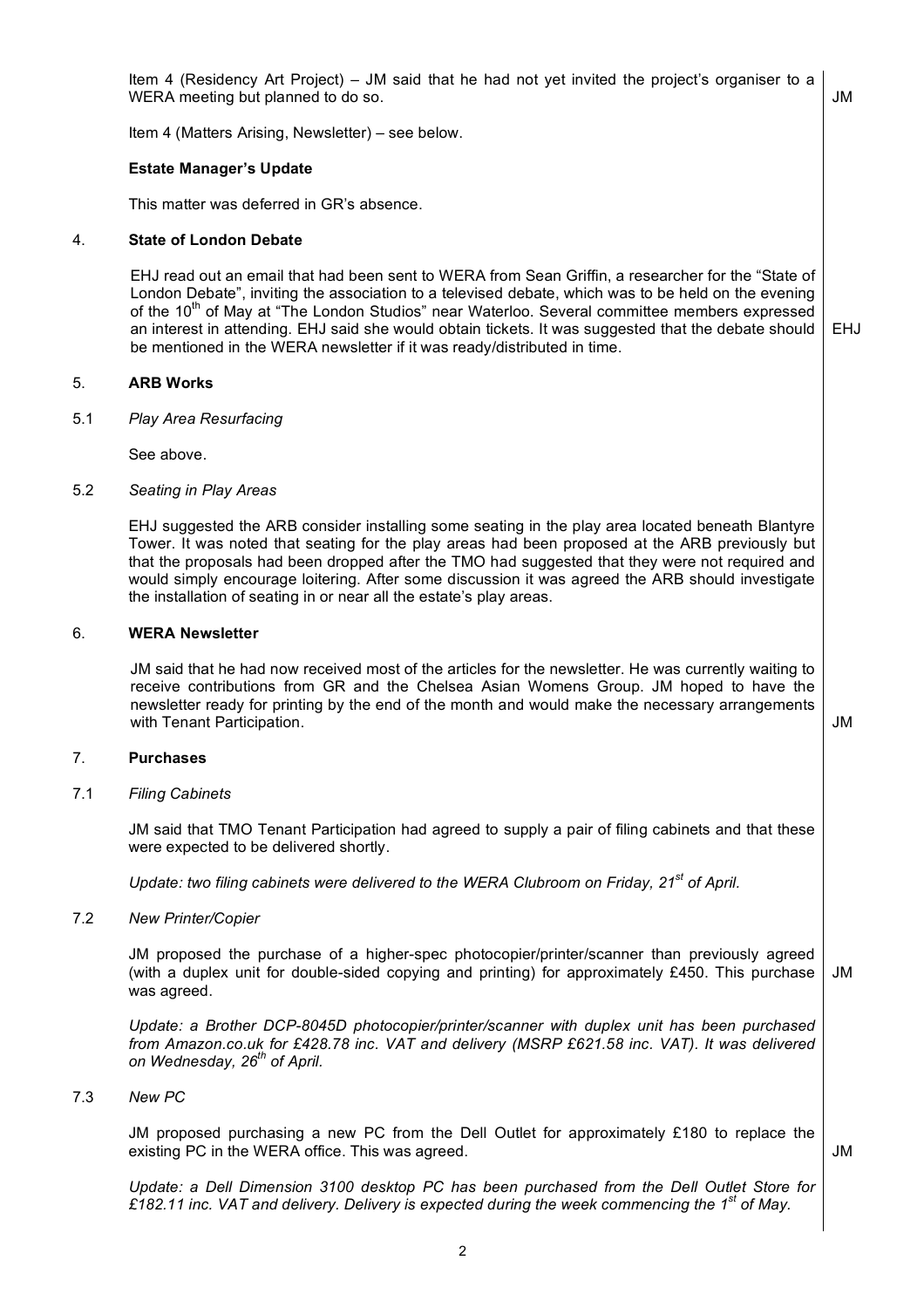## 7.4 *Furniture/WCI Grant*

JM said he had now forwarded full details of the furniture to be purchased with the WCI grant to Vera Gajic at the Council. The order comprised: 50 chairs (blue), 8 tables (beech), 6 lockers (red doors), 2 storage cupboards (blue doors) and 3 notice boards (blue). JM was now awaiting a response from Vera indicating how the furniture was to be purchased; whether the WCI/Council would release the funding to WERA or whether it would purchase the items on WERA's behalf.

## 8. **Use of WERA Clubroom**

## 8.1 *Update and Donations*

JM gave the meeting an update on the groups currently using the clubroom, which of those groups had made donations to WERA, and listed the donations that had been received. All donations had been deposited in the WERA bank account.

- 8.2 JM was asked to check whether the Regeneration Trust was still using the clubroom on Wednesday mornings. JM
- 8.3 JM said that the Regeneration Trust/Computer Centre had invited him to an "Easter Lunch" held on Wednesday,  $12<sup>th</sup>$  of April. He had been unable to attend and had sent his apologies.
- 8.4 JM suggested reminding all groups using the Clubroom of the room's conditions of use, including whether they might wish to make a small donation to WERA. This was agreed.

## 9. **Meetings Attended**

Safer Neighbourhoods Ward Panel – a meeting had taken place on the  $4<sup>th</sup>$  of April. MG, MK & JL had attended. The Chair of the Panel had stepped down following the end of her mandate and a new Chair was to be elected. There was some concern and discussion as to whether the Ward Panel was being effective. The papers and minutes of the meeting would be available from the reading tray.

JM

JM

Walkways Site Meeting – MG and JR had attended a site meeting that morning. The works were proceeding according to plan although a number of issues remained to be addressed, including the damage that had been caused to the doors of some individual properties. It was noted that, unlike in previous phases, the telephone lines were not being switched across from the old to the new as part of the works, rather BT were expected to do so at a later date, when required. There was some concern as to whether this would actually happen. It was suggested that, unless appropriately briefed, BT were more likely to run additional cable rather then use the cable being installed as part of the works and that this would simply add to the existing problems with extraneous wiring on the walkways. There was general concern that the current phase of walkway works was diverging from the previous phases (c.f. recent issues regarding the electricity supply). It was suggested that WERA ask for copies of all the correspondence being sent out to the residents living on the walkways. Papers and minutes would be available from the reading tray.

Contract Co-ordination Meeting – JR had attended a contract coordination meeting held on the  $4<sup>th</sup>$ of April. There was nothing significant to report although it was noted that the sample tiles for the lift lobby walls and floors that were being redecorated as part of the communal redecoration works were still not available. There was some concern as to whether they would actually be able to source matching tiles. Papers and minutes would be available from the reading tray.

## 10. **Upcoming Meetings**

JM drew the meeting's attention to the list of upcoming meetings on the back of the agenda.

## 11. **Any Other Business**

- 11.1 EHJ thanked JM for drafting a letter to the Council's planning department with regards the proposed canoeing centre in Cremorne Gardens at short notice. JM said he had had not yet received a response from the Council's Planning department.
- 11.2 The meeting agreed to ask the TMO for an update on its efforts at dealing with the dog problem on the estate and on formulating a "dog policy". JM / JL